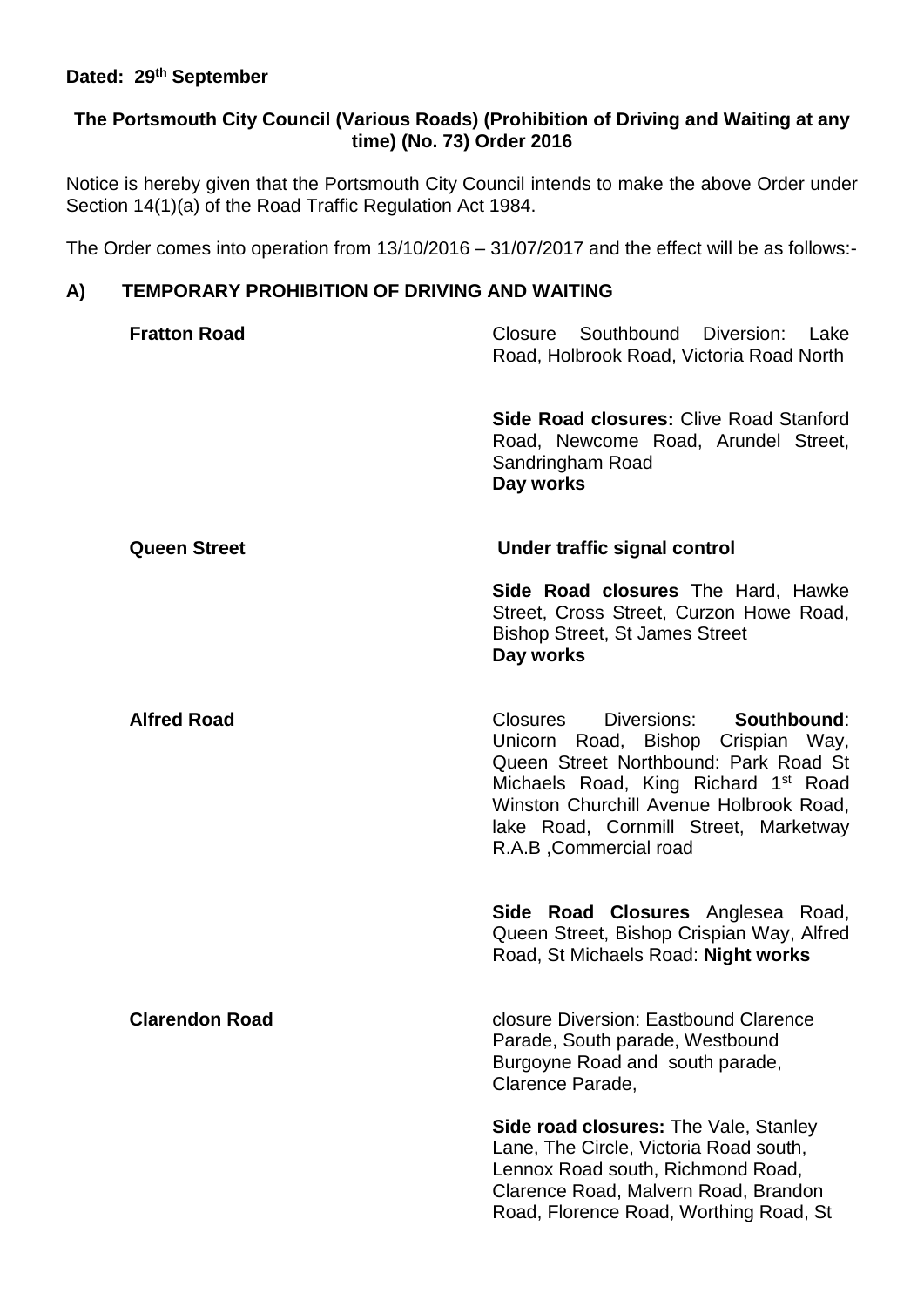|                           | Simons Road, Onslow Road, Kenilworth<br>Road, St Catherine Street, Waverly Road,<br>Burgoyne Road, Granada Road, Kirkstall<br>Road: Day & Night works                                                                                                                                                                                                                                                                                                                                                  |
|---------------------------|--------------------------------------------------------------------------------------------------------------------------------------------------------------------------------------------------------------------------------------------------------------------------------------------------------------------------------------------------------------------------------------------------------------------------------------------------------------------------------------------------------|
| <b>Ludlow Road</b>        | Closure Diversion: Eastbound Hempsted Road,<br>Allaway Avenue, Washbrook Road,: Westbound<br>Washbrook Road, Allaway Avenue, Elkstone<br>road                                                                                                                                                                                                                                                                                                                                                          |
|                           | Side Road closure: Blakemere Crescent,<br><b>Bromyard</b><br>Crescent,<br>Credenhill<br>Road,<br>Leominster Road, Walford Road, Collington<br>Crescent, Ludlow road, Hempsted Road.<br>:Day works                                                                                                                                                                                                                                                                                                      |
| <b>Elkstone road</b>      | Closure Diversion: Allaway Ave, Woofferton Road,<br>Leominster Road all routes                                                                                                                                                                                                                                                                                                                                                                                                                         |
|                           | Side Road closures:<br>Leominster Road,<br>Winchcombe road, Nailsworth Road, Collington<br>crescent, Hempsted Road: Day works                                                                                                                                                                                                                                                                                                                                                                          |
| <b>Marmion Road</b>       | Closure Diversion: Victoria Road South, Elm<br>Grove, Grove Road south both routes                                                                                                                                                                                                                                                                                                                                                                                                                     |
|                           | <b>Side road closures:</b> Richmond place, Wilton<br>Wilton<br>Terrace,<br>Fontwell<br>Road,<br>Place,<br>Richmond Road: Night works                                                                                                                                                                                                                                                                                                                                                                   |
| <b>Fratton Road R.A.B</b> | <b>Closure Diversion: Closed Victoria Road North</b><br>Holbrook Road Arundel street Fratton Road<br><b>Closure</b><br><b>Fawcett</b><br><b>Road:</b> Fawcett<br>Road<br>Lawrence Road Albert Road Victoria Road<br>south Victoria road north closure fratton Road:<br>Arundel street Holbrook Road Victoria road<br>north. Closure Goldsmith Avenue: fratton Way<br>Rodney Road Milton Road St Mary's road<br>Fratton Road. HGV Diversion to be signed from<br>A27 Eastern Road via M275: Night Works |

**Farlington Avenue** Closure Diversion: Northbound Havant Road, Spur Road, Northern Road, London Road, Boundary Way, Portsdown hill Road,